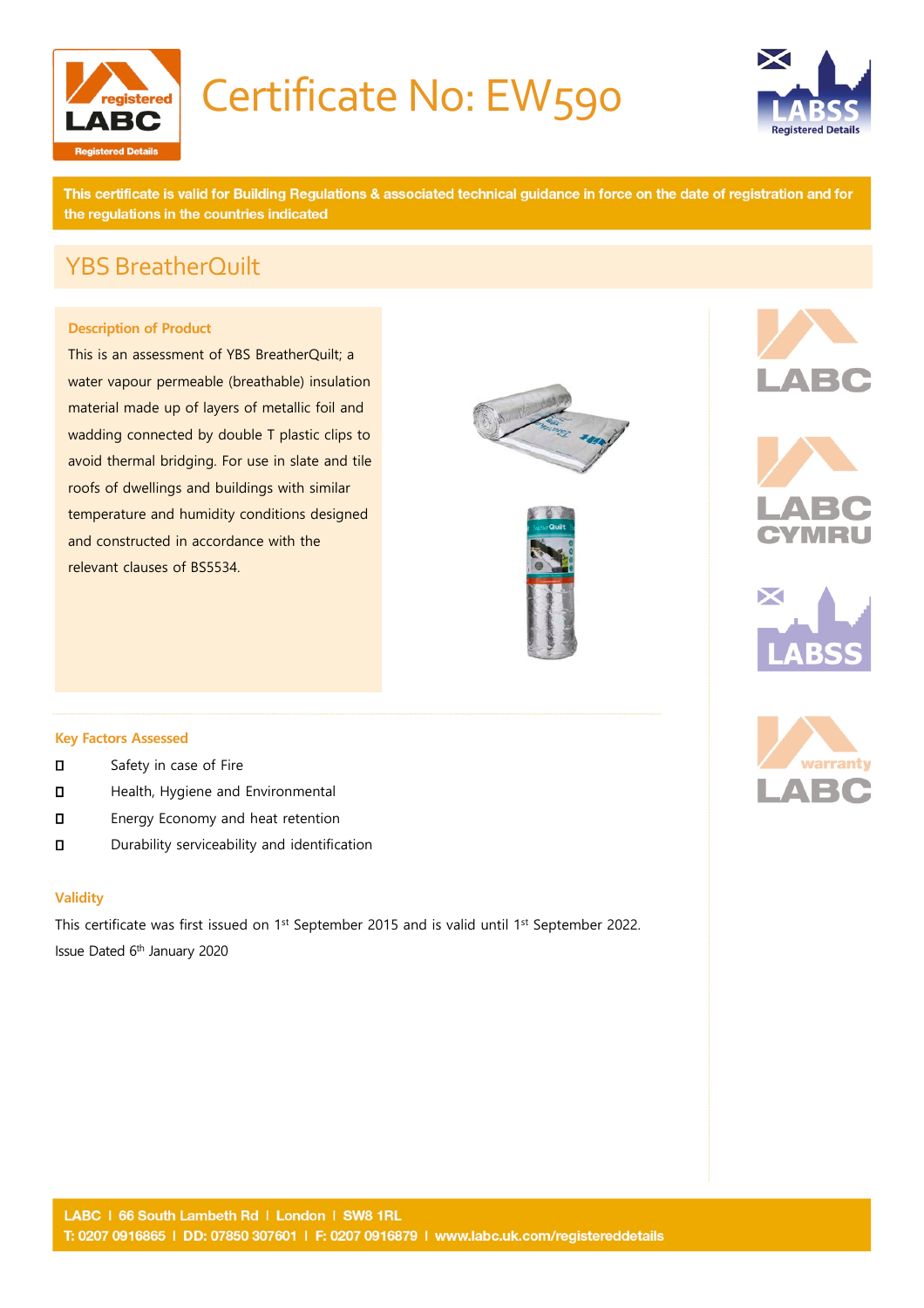## Scope of Registration

Use in dwellings and buildings with similar temperature and humidity conditions and correctly detailed tiled or slated pitched roofs with a slope no less than 20°and no greater than 70° designed and constructed in accordance with the relevant clauses of BS 5534. Not to be exposed to organic solvents or plasticisers.

## **Conditions of Certificate**

Install with reflective side on underside.

Only detailed as pitched roof insulation not to be carried over junctions between roofs and compartment walls or walls and roofs required to provide a minimum level of fire resistance.

To be installed in accordance with the manufacturer's guidance and the guidance in the BDA Agrément BAR 15-045/01/C. To be adequately separated or shielded from a chimney, flue, fireplace recess, heat producing appliance or hearth.

The product should be assessed using an unvented cavity on the underside of nominal 25mm and a slightly or well ventilated cavity on the upper side according to BS EN ISO 6946 and /or BR 443.

The thermal bridging effect has to be assessed according to BRE information Bulletin No3 Reflective Foil Insulation – conventions for U- value calculations March 2010. Yorkshire Building Services can advise on thicknesses of additional insulation required to meet required insulation standards for particular situations.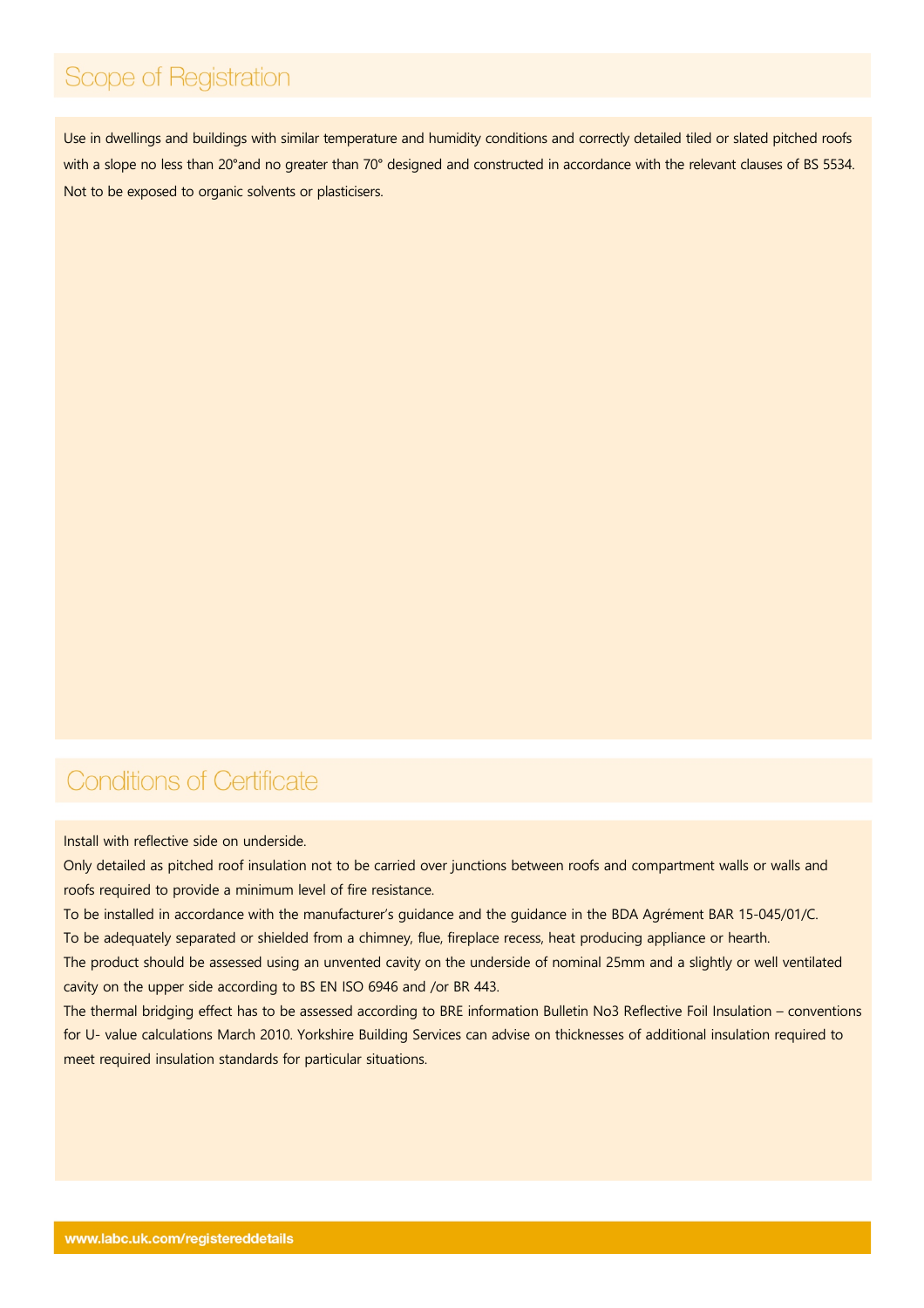## Regulations

LABC consider that, YBS BreatherQuilt, will meet the functional requirements of the Building Regulations (listed below) if the criteria detailed in this certificate are met;

# **ABC**

#### **The Building Regulations 2010 (as amended) England & Wales**

| AD B                | Fire safety                                                                        |
|---------------------|------------------------------------------------------------------------------------|
| Note:               | B3(4) Internal Fire Spread (Structure) Junctions between roofs and compartment     |
|                     | walls must be fire stopped. The insulation must not be carried over junctions      |
|                     | between roof and walls required to provide a minimum period of fire resistance.    |
| AD C                | Site Preparation and resistance to contaminants and moisture                       |
| Note:               | The product can adequately resist the passage of moisture to the underlying        |
|                     | structure provided the roof is constructed in accordance with BS 5534 and the      |
|                     | manufacturer's guidance.                                                           |
| AD J                | Protection of the building from heat producing appliances                          |
| Note:               | In order to comply with this Regulation, the product shall be adequately separate, |
|                     | or shielded from a chimney, flue, fireplace recess, heat producing appliance or    |
|                     | hearth. The separations recommended where appropriate, are detailed in AD J.       |
| AD L <sub>1</sub> B | Conservation of fuel and power                                                     |
| Note:               | The thermal insulation performance of this system should be considered in the      |
|                     | context of the contribution made to the overall performance of the element of the  |
|                     | building. Roofs constructed using the product can be designed and constructed to   |
|                     | provide a U-value of no greater than 0.20 W.m2K                                    |
| Regulation 7        | Materials and workmanship                                                          |
| Note:               | The product is acceptable                                                          |

## **The Building Regulations 2010 (as amended) England**

AD L1A Conservation of fuel and power Note: The thermal insulation performance of this system should be considered in the context of the contribution made to the overall performance of the element of the building.



**LABC** 

#### **The Building Regulations 2010 (as amended) Wales**

| AD L1A | Conservation of fuel and power                                                    |
|--------|-----------------------------------------------------------------------------------|
| Note:  | The thermal insulation performance of this system should be considered in the     |
|        | context of the contribution made to the overall performance of the element of the |
|        | building.                                                                         |



#### **The Building (Scotland) Regulations 2004 (as amended)**

If you would like to discuss a specific use of the product in Scotland it will require an additional assessment under the Scottish Building Regulations and accordingly you should contact the LABSS STAS Administrator at [www.labss.org](http://www.labss.org/)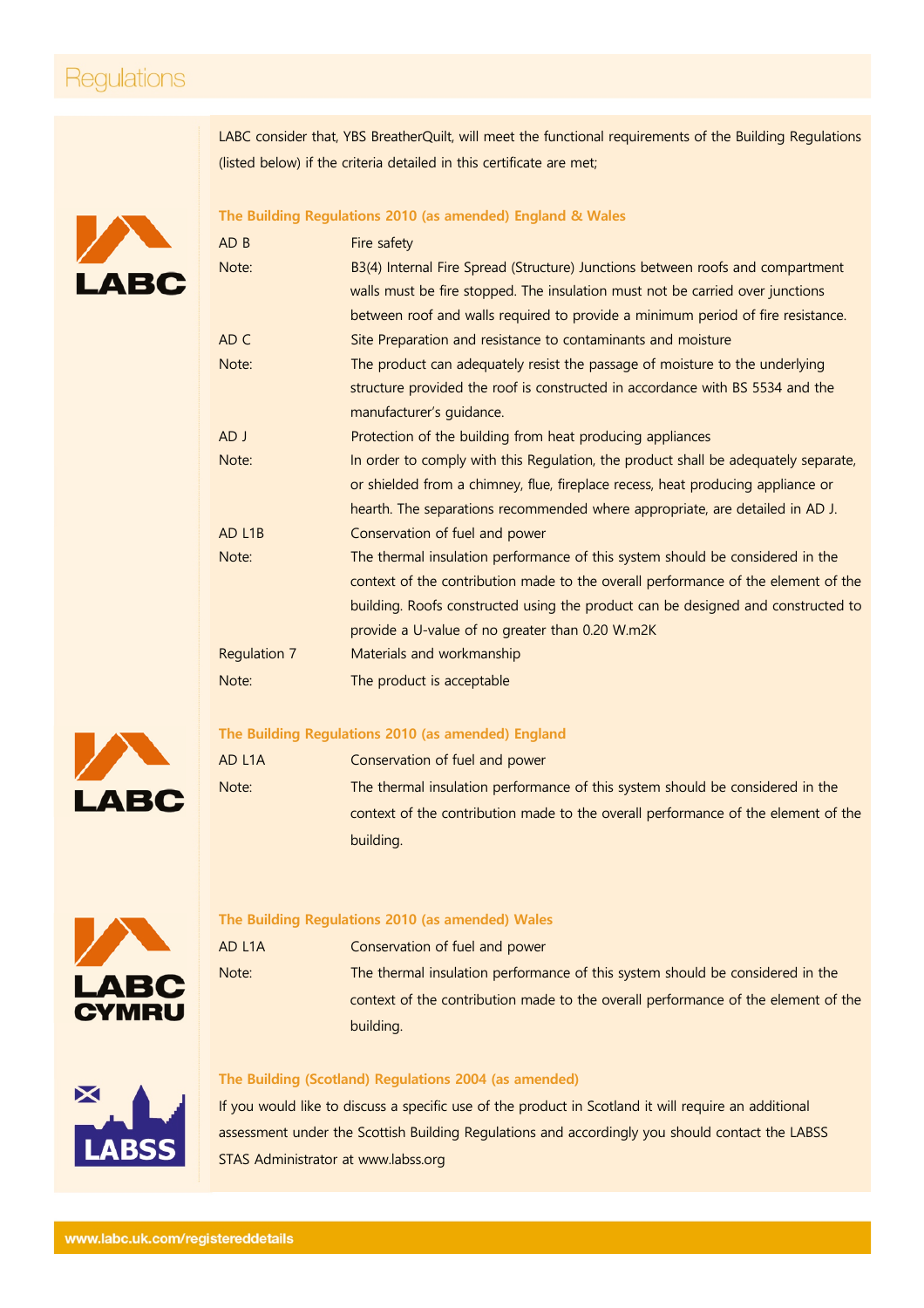## Non-Regulatory Information



#### **LABC Warranty**

The use of the YBS BreatherQuilt has not been assessed to meet the requirements of the LABC Warranty Technical Manual. If you would like to discuss a specific use please make an enquiry to [technical.services@labcwarranty.co.uk](mailto:technical.services@labcwarranty.co.uk)

## **Supporting Documentation**

KIWA BDA Agrement BAR 15-045/01/C

YBS BreatherQuilt Technical Guide YBS V101/2015

BS 5534: 2003 +A1: 2010 Code of practice for slating and tiling

BS 5250: 2011 Code of practice for control of condensation in buildings

BS EN ISO 6946: 2007 Building components and building elements –Thermal resistance and thermal transmittance-Calculation method

BS EN 16012: 2012 Thermal insulation for buildings-Reflective insulation product-Determination of the declared thermal performance

Building Regulations 2010 (as amended) Approved Documents